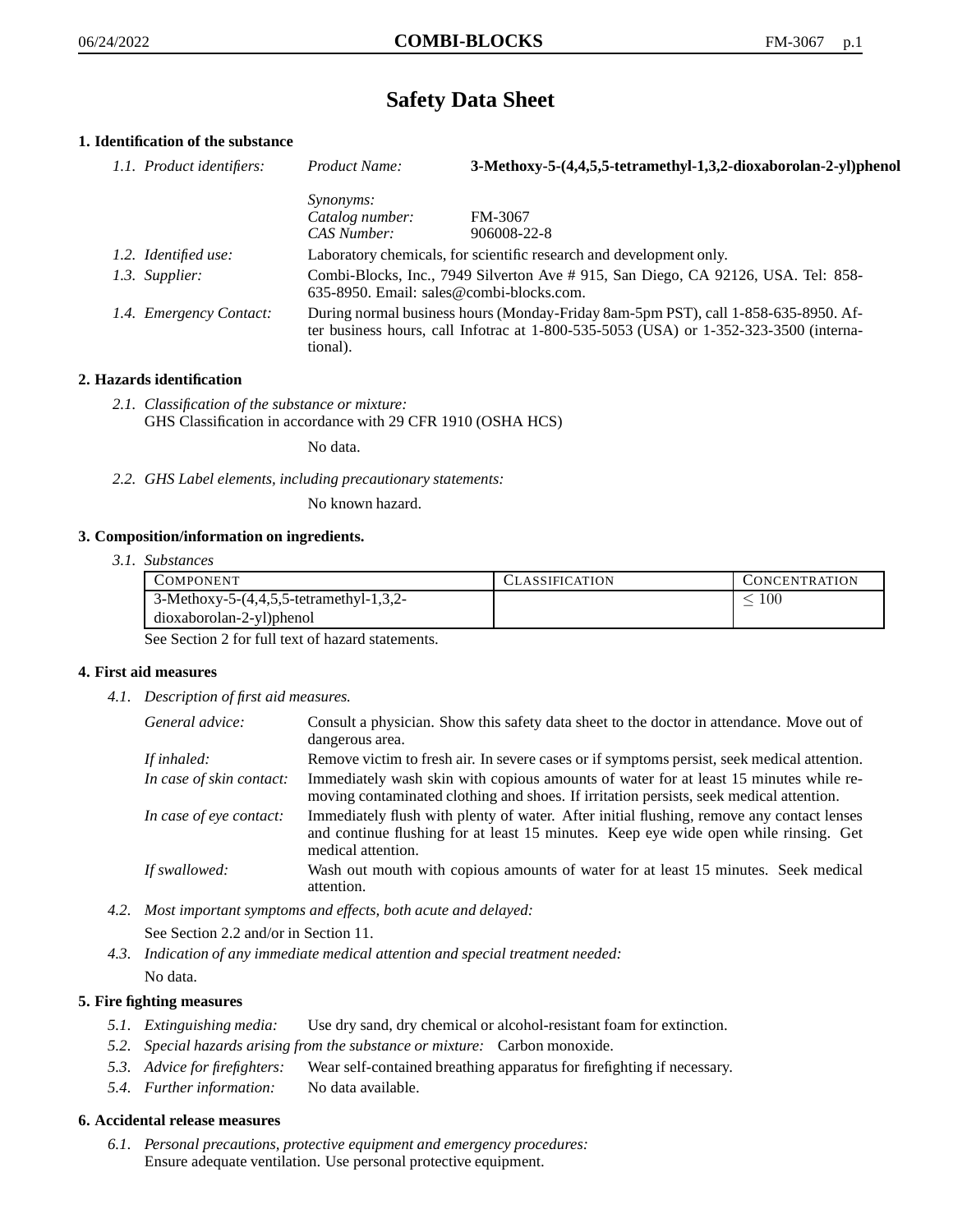- *6.2. Environmental precautions:*
	- Should not be released into the environment. See Section 12 for additional ecological information.
- *6.3. Methods and materials for containment and cleaning up:* Sweep up or vacuum up spillage and collect in suitable container for disposal.
- *6.4. Reference to other sections:* Refer to protective measures listed in Sections 8 and 13.

# **7. Handling and storage**

- *7.1. Precautions for safe handling:* Avoid contact with skin and eyes. Avoid inhalation of vapour or mist. Keep away from sources of ignition - No smoking. Take measures to prevent the build up of electrostatic charge. For precautions see section 2.2.
- *7.2. Conditions for safe storage, including any incompatibilities:* Store refrigerated. Keep container tightly closed in a dry and well-ventilated place. Containers which are opened must be carefully resealed and kept upright to prevent leakage.
- *7.3. Specific end use(s):* Laboratory chemicals, for scientific research and development only.

## **8. Exposure Controls / Personal protection**

*8.1. Control parameters:*

*Components with workplace control parameters:* Contains no substances with occupational exposure limit values. *8.2. Exposure controls:*

*Appropriate engineering controls:* Ensure that eyewash stations and safety showers are close to the workstation location. Ensure adequate ventilation, especially in confined areas.

*Personal protective equipment:*

| Eye/face protection:    | Wear appropriate protective eyeglasses or chemical safety goggles as described by OSHA's<br>eye and face protection regulations in 29 CFR 1910.133 or European Standard EN166.                                                                                                                                         |
|-------------------------|------------------------------------------------------------------------------------------------------------------------------------------------------------------------------------------------------------------------------------------------------------------------------------------------------------------------|
| Skin protection:        | Handle with gloves. Gloves must be inspected prior to use. Use proper glove removal<br>technique (without touching glove's outer surface) to avoid skin contact with this product.<br>Dispose of contaminated gloves after use in accordance with applicable laws and good<br>laboratory practices. Wash and dry hands |
| <b>Body Protection:</b> | Complete suit protecting against chemicals, Flame retardant antistatic protective clothing.,<br>The type of protective equipment must be selected according to the concentration and<br>amount of the dangerous substance at the specific workplace.                                                                   |
| Respiratory protection: |                                                                                                                                                                                                                                                                                                                        |

Control of environmental exposure: Prevent further leakage or spillage if safe to do so. Do not let product enter drains.

## **9. Physical and chemical properties**

*9.1. Information on basic physical and chemical properties*

| (a)      | Appearance:                                   | No data  |
|----------|-----------------------------------------------|----------|
| (b)      | Odour:                                        | No data  |
| (c)      | Odour Threshold:                              | No data  |
| (d)      | pH:                                           | No data  |
| (e)      | Melting point/freezing point:                 | No date. |
| (f)      | Initial boiling point and boiling range:      | No data  |
| (g)      | Flash point:                                  | No data  |
| (h)      | Evaporatoin rate:                             | No data  |
| (i)      | Flammability (solid, gas):                    | No data  |
| (j)      | Upper/lower flammability or explosive limits: | No data  |
| $\rm(k)$ | Vapour pressure:                              | No data  |
| (1)      | Vapour density:                               | No data  |
| (m)      | Relative density:                             | No data  |
| (n)      | Water solubility:                             | No data  |
| $\circ$  | Partition coefficient: n-octanol/water:       | No data  |
| (p)      | Auto-ignition:                                | No data  |
| (q)      | Decomposition temperature:                    | No data  |
| (r)      | Viscosity:                                    | No data  |
| (s)      | Explosive properties:                         | No data  |
| (t)      | Oxidizing properties:                         | No data  |